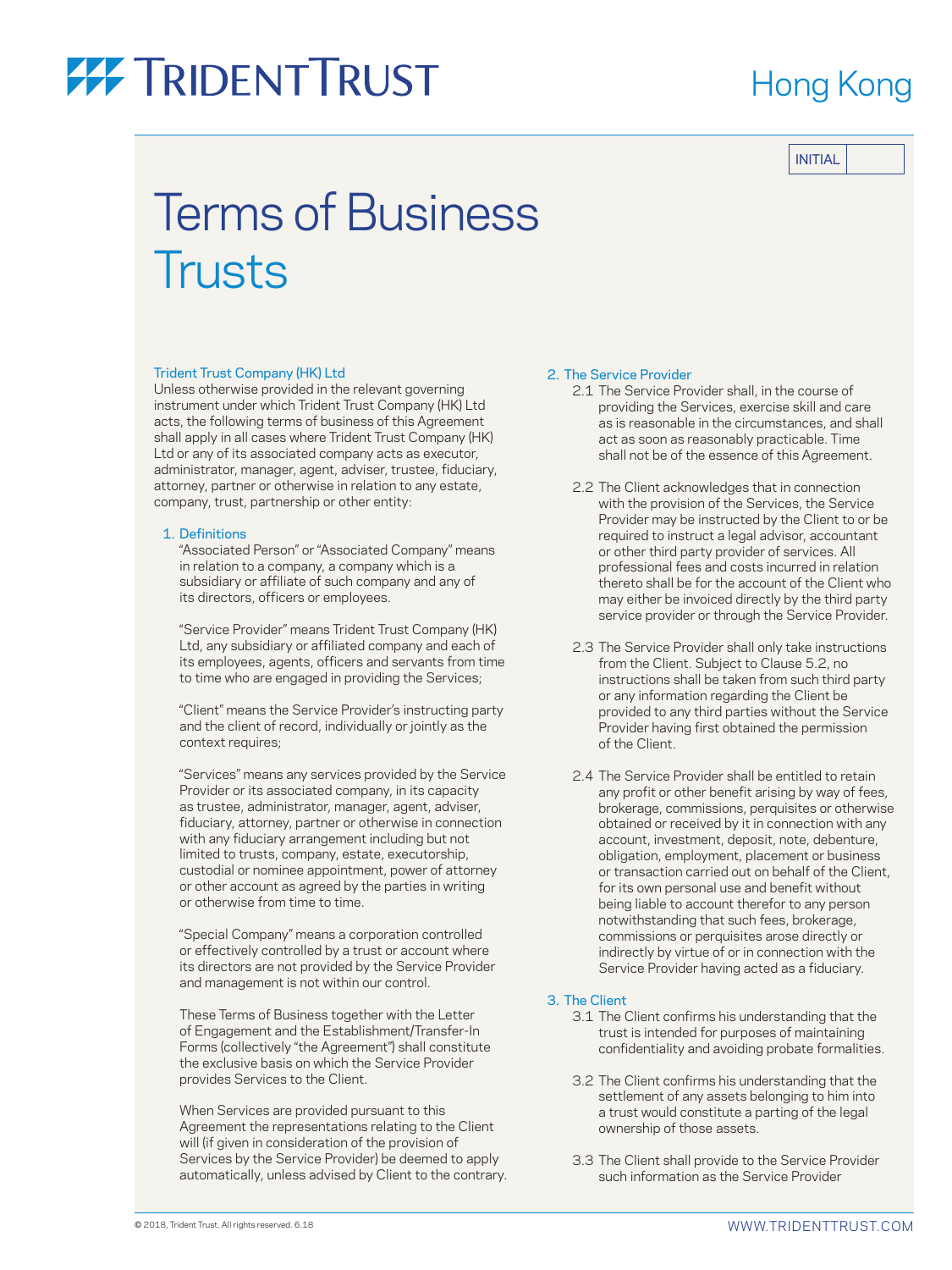### Hong Kong

considers necessary in order to ensure compliance with all applicable legislation and any reporting disclosure or filing obligations as may be relevant.

- 3.4 The Client also undertakes the responsibility in complying with any reporting disclosure and/or filing obligations imposed upon the Client as settlor, beneficiary, protector, donor and/or transferor or in respect of any other capacity directly or indirectly connected with any trust arrangement.
- 3.5 The Client confirms and undertakes that all information provided or to be provided forthwith to the Service Provider by the Client or otherwise, is true complete accurate and not misleading in any material respects. The Client warrants that he is not aware of any fact of circumstance that might affect the Service Provider's decision in considering whether to provide the Services and further undertakes to disclose any matter forthwith that might affect the Service Provider's willingness to provide or continue to provide any of the Services.
- 3.6 The Client further warrants that Client and any person responsible for providing information to the Service Provider has taken all necessary tax and legal advice in all relevant jurisdictions, including outside Hong Kong, and to ensure that the activities or proposed activities carried out in the course of providing the Services will not breach the laws of any relevant jurisdiction.
- 3.7 The Client acknowledges and confirms that the Service Provider is not responsible for advising the Client or any other relevant person on any tax or legal matter and further acknowledge that he has been advised to consult his own professional advisor in regard to any tax and legal matter.
- 3.8 The Client shall provide full details of and promptly inform the Service Provider of any changes in its contact details.
- 3.9 The Client confirms and undertakes that any funds and/or assets conveyed or to be conveyed to the Service Provider are not derived from or connected with any activity which is illegal or unlawful in their country of origin or in the Client's country(s) of residence or any other relevant jurisdiction and further, that the conveyance of such funds and/or assets are done lawfully without the object of avoiding claims by actual or foreseeable creditors or the circumvention of community of property rights/joint ownership rights.
- 3.10 The Client confirms and declares that the Client has complied and undertake to continue to comply with the tax laws and/or tax reporting

obligations of the countries where the Client is and/or which the Client is subject to in relation to any asset that the Client has transferred and/or will transfer from time to time and any profits and/or gains derived therefrom.

- 3.11 The Client shall at all times hereafter indemnify and keep indemnified the Service Provider against all actions, suits, proceedings, claims, demands, costs, charges, expenses and consequences whatsoever which may be taken or instituted against the Service Provider by reason of or on account of the Service Provider providing the Services pursuant to this Agreement.
- 3.12 Upon the termination of any appointment or assumption of duties by the Service Provider, the Service Provider reserves the right to require an ongoing indemnity as may be necessary in the circumstances in favour of the Service Provider.

#### 4. Fees & Invoicing

- 4.1 Unless otherwise agreed in writing, the Service Provider shall be entitled to the fees in accordance with any schedule of fees or scale of charges that the Service Provider may inform the Client in writing from time to time.
- 4.2 All fees are payable annually in advance, and are non-refundable, unless expressly stated otherwise. Fees shall be a first charge over trust or account.
- 4.3 The Service Provider may revalue trust assets from time to time for purposes of determining fees, with the cost of such valuation, if any, borne by the trust or account.
- 4.4 The Service Provider calculates its fees on the gross value of assets (book value or market value whichever is higher) without regards to the value of liabilities.
- 4.5 The Service Provider reserves the right to charge additional fees for buying, selling, administering or liquidating land or other properties.
- 4.6 The Service Provider shall recover all reasonable out of pocket costs incurred in connection with any services provided, including but not limited to, legal, audit and other professional fees, custody fees, brokerage, stamp duty, goods and services tax, investment management fees, postage, communication and courier charges etc.
- 4.7 The Service Provider shall not be required to incur any expenses or make any payments in the course of providing the Services unless the Service Provider is in receipt of sufficient funds in advance.

2

INITIAL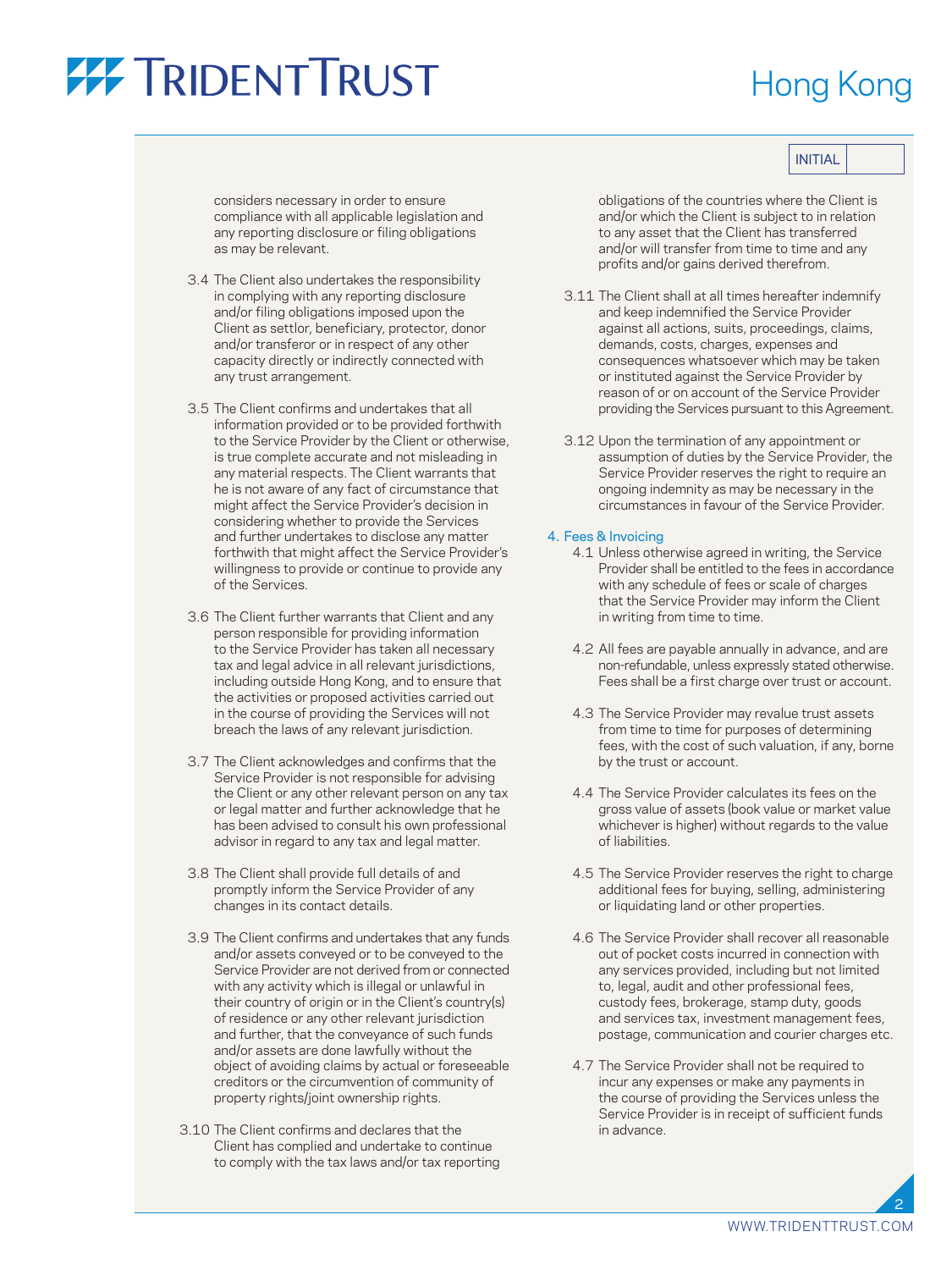## Hong Kong

INITIAL

 4.8 Invoices for the Services (which will include the amount of any disbursements) will be rendered to the Client's address unless another addressee is otherwise agreed to in writing with the Service Provider. The Client agrees to pay and discharge any such invoice forthwith on demand in the event that it remains unpaid 30 days after the due date for payment. Terms of payment are as stated in the invoices presented. If terms are not adhered to, the Service Provider reserves the right to charge interest on overdue accounts at the rate of 2% per month and to refuse to provide any further services until all outstanding invoices are settled.

#### 5. Information & Confidentiality

- 5.1 Subject to Clause 5.2, the Service Provider shall use all reasonable endeavors to keep confidential information provided to it by the Client.
- 5.2 The Client acknowledges that the Service Provider is bound by regulatory and other obligations under the laws of Hong Kong and agrees that any action or inaction on the part of the Service Provider carrying out such obligations shall not constitute a breach of the Service Provider's duties hereunder.
- 5.3 Any report, letter, information or advice the Service Provider gives to the Client pursuant to any representation given by the Client and/or the Client's advisors, is given in confidence solely for the purpose of such representation and is provided on condition that the Client undertakes not to disclose the same without the Service Provider's prior written consent.
- 5.4 The Service Provider shall not be required or obliged to take any action which it considers to be unlawful or improper or which may cause it to incur any personal liability and the Service Provider shall not be liable for refusing to take any such action.
- 5.5 Notwithstanding any provision hereof, the Service Provider shall be entitled and is irrevocably authorized to open and read all and any correspondence, letter, fax, electronic mail or other communication received by the Service Provider on behalf of the Client.
- 5.6 The Service Provider shall not be liable for any loss of information or inadvertent disclosure of information arising as a result of the use of electronic mail as a channel of communication. The Client acknowledges that it is fully aware of the risks of using unencrypted electronic mail.

#### 6. Notices & Instructions

 6.1 Any notice or other document to be served under this Agreement must be in writing and may be

delivered by hand or sent by prepaid letter post or facsimile transmission to the party to be served at that party's address as provided (or as varied from time to time by notice in writing).

- 6.2 The Service Provider may, in their discretion, accept and act upon instructions and directions given by telephone, facsimile transmission, electronic mail or through an affiliate of the Service Provider.
- 6.3 Unless otherwise provided in the relevant governing instrument under which Trident Trust Company (HK) Ltd acts, the Client hereby authorises the Service Provider to communicate with him by unencrypted electronic mail and agrees that the Service Provider shall not be liable for any loss or be liable for any liability incurred by the Client by reason of the use of electronic mail (whether arising from viruses or otherwise) and hereby releases the Service Provider from any such liability. The Service Provider shall not be liable for any loss or damage caused by the transmission by it of an infected email.

#### 7. Assignment

 The terms of this engagement shall be binding upon and endure for the benefit of the successors of the parties but shall not be assignable in whole or in part by any party without the prior written consent of the other parties provided that the Service Provider shall be entitled to assign its rights and liabilities hereunder by not less than 28 days' notice to the Client.

#### 8. Termination & Suspension of Services

- 8.1 The Service Provider may terminate the service by giving no less than 90 days written notice or otherwise as agreed in writing. In such event, the obligations of the parties (save as set out in Clause 8.3. and in respect of antecedent breaches) shall cease and terminate.
- 8.2 This Agreement may be terminated with immediate effect by notice in writing by the Service Provider in the event that:
	- (a) the other party commits any material breach of its obligations under this agreement or under any other agreement between the parties; or
	- (b) the other party goes into liquidation (except for the purpose of a bona fide solvent amalgamation or re-organization) or is declared bankrupt; or a bankruptcy petition is presented against it or a receiver is appointed in respect of it.
	- (c) any legal proceedings are commenced against the Client (including any injunction

3